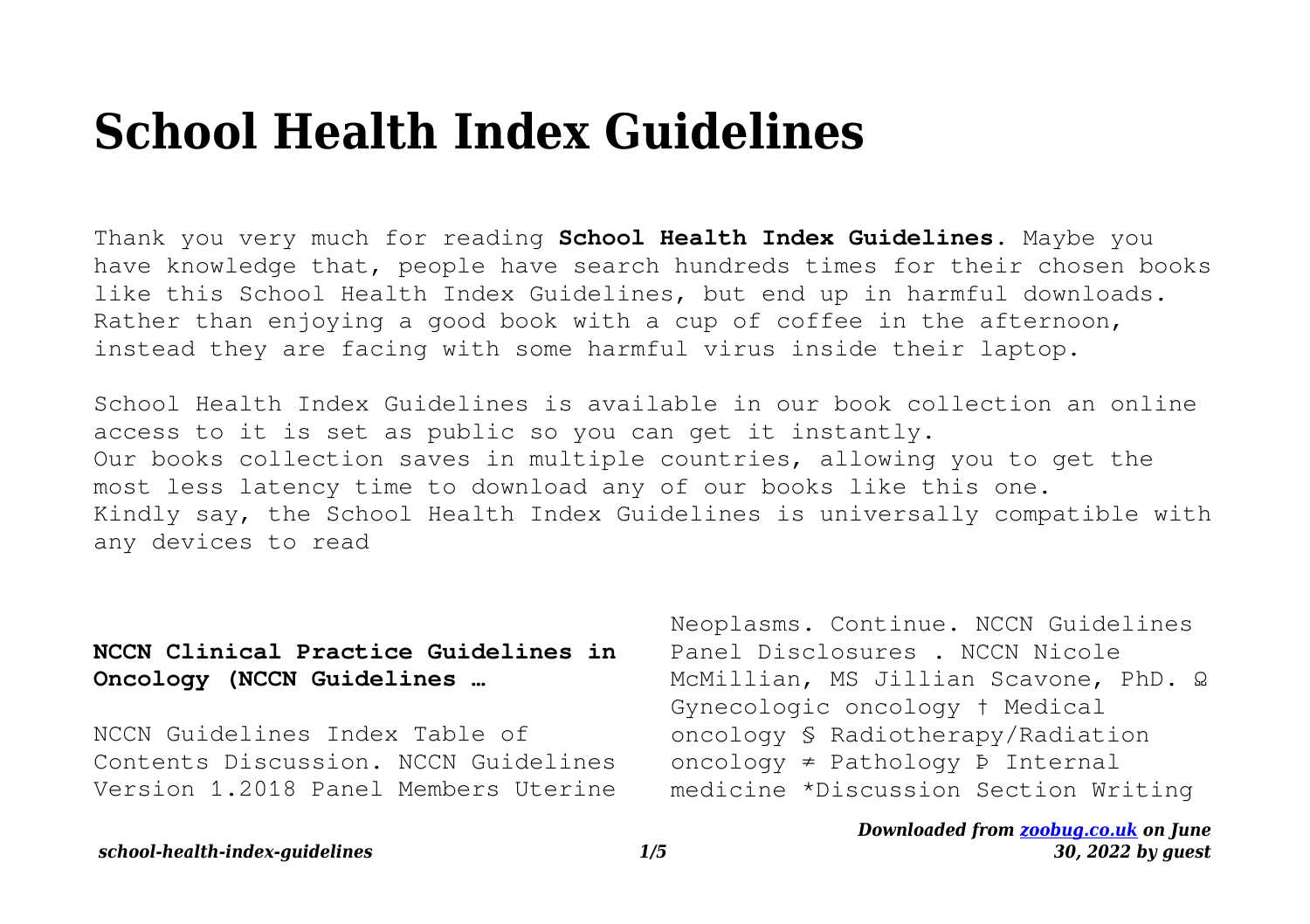## **2021-2022 Missouri School Immunization Requirements**

…

Missouri Department of Health and Senior Services Bureau of Immunizations 930 Wildwood Drive Jefferson City, MO 65109 800.219.3224 Rev 2-21 • All students must present documentation of up-to-date immunization status, including month, day, and year of each immunization before attending school. • The Advisory Committee on Immunization Practices (ACIP) allows a 4-day …

*SHARED RESPONSIBILITY: Recommendation on Limited Face-to …*

14/12/2020 · school setting; (3) The health and safety prevention and management standards for COVID-19 in school setting; and (4) The sharing of responsibility especially in case infections or exposure occur. (1)

Necessity for face-to-face classes in the learning process The pandemic has compelled education systems around the world to adopt distance learning modalities for basic …

## **Communicable Disease Guidance for Schools - Oregon**

Communicable disease prevention is of paramount importance to decrease school absenteeism, and to maintain the health of the school population. Efforts in school settings can promote health and prevent disease among students, staff, and surrounding communities. The purpose of this document is to provide guidance and assist in local planning. In

## **The Evidence Report - National Institutes of Health**

A. Rationale for Guidelines Development 1 B. Objectives of the

*Downloaded from [zoobug.co.uk](http://zoobug.co.uk) on June 30, 2022 by guest*

#### *school-health-index-guidelines 2/5*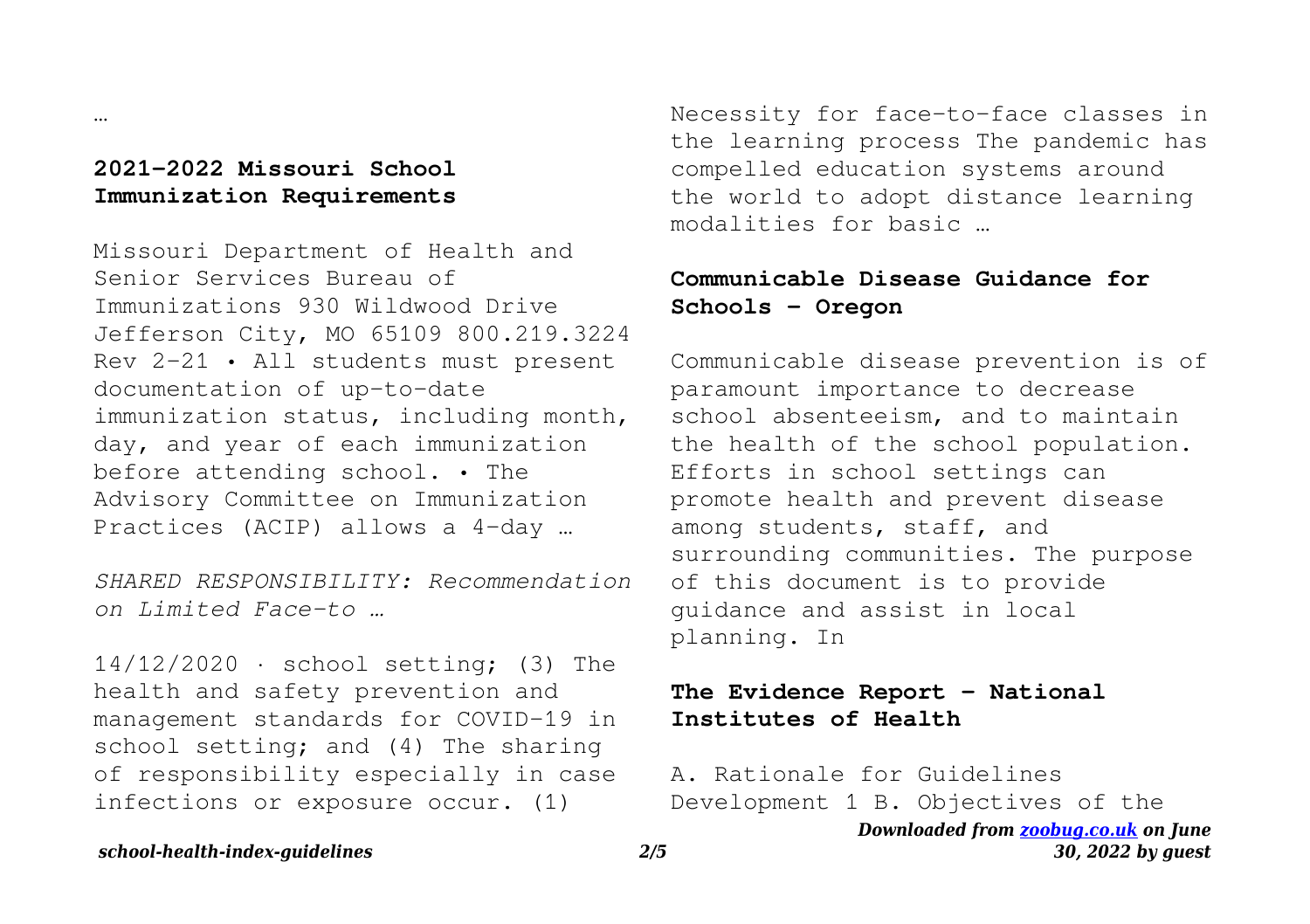Guidelines 2 C. Guideline Development Methodology 2 D. Statement of Assumptions 5 E. Intended Users of These Guidelines 5 2. Overweight and Obesity: Background 6 A. Health and Economic Costs 6 1. Prevalence and Time Trends 6 2. Demographic Variations in Overweight and Obesity ...

*Update on Guidance for K12 Settings (Effective June 24, 2022)*

As of June 23, 2022, NCDHHS has sunset the StrongSchools NC Public Health Toolkit. Going forward, school administrators, staff, and families should now refer to the CDC's Operational Guidance for K12 Schools. for information on how to lower risk of COVID-19 in school settings. As we transition from the StrongSchools Toolkit to the CDC guidance, highlights of policies for …

#### **Benefits of Youth Sports - Health**

31/08/2020 · Benets of Youth Sports eveope y the resents oun on Sports tness utrton Sene Bord 1 2–5 19 21 5 22 19 Benets of Youth Sports Developed by the PCSFN Science Board September 17, 2020 . The National Youth Sports Strategy aims to unite  $U.S.$ 

## **The Practical Guide - National Institutes of Health**

guidelines was the increasing prevalence of over-weight and obesity in the United States and the need to alert practitioners to accompanying health risks. The Expert Panel that developed the guidelines consisted of 24 experts, 8 ex-officio members, and a consultant methodologist representing the fields of

*Prevention and Control of Communicable Diseases - Missouri*

Department of Health and Senior

*Downloaded from [zoobug.co.uk](http://zoobug.co.uk) on June 30, 2022 by guest*

*school-health-index-guidelines 3/5*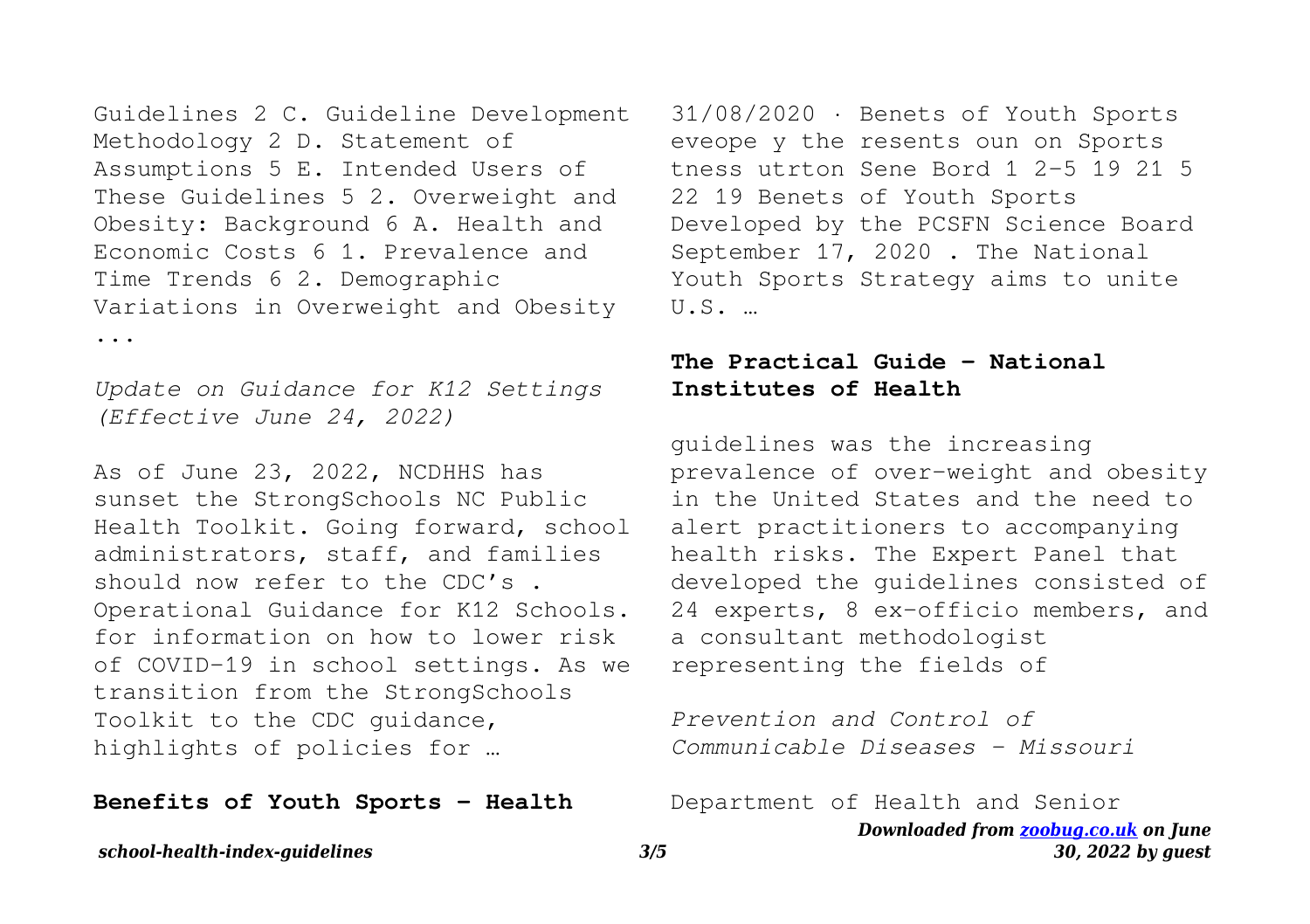Services Bureau of Communicable Disease Control and Prevention Jefferson City, MO 65102 (573) 751-6113 (866) 628-9891 e-mail: info@health.mo.gov. Prevention and Control of Communicable Diseases A Guide for School Administrators, Nurses, Teachers, Child Care Providers, and Parents or Guardians Editors: Barbara Wolkoff Autumn …

## Guidelines for Environmental Infection Control in Health-Care …

Parts I and IV. The print version of the guidelines appears as: Sehulster LM, Chinn RYW, Arduino MJ, Carpenter J, Donlan R, Ashford D, Besser R, Fields B, McNeil MM, Whitney C, Wong S, Juranek D, Cleveland J. Guidelines for environmental infection control in health-care facilities. Recommendations from CDC and the Healthcare Infection Control ...

Harvard Referencing - University of

### Tasmania

2 . When the authors name is mentioned in-text (e.g. Kneller in the example above) add year and page numbers only to the in-textreference. Entries that have the same author and year are noted by adding a, b, c etc. to the year, both in-text e.g. Kneller (1963b, p. 102) and in the Reference List

*New Jersey Department of Health COVID-19 Public Health …*

01/11/2021 · New Jersey Department of Health . COVID-19 Public Health Recommendations for Operating Childcare Programs . Updated February 22, 2022 . This guidance document outlines COVID-19 public health recommendations for the childcare setting. This guidance is based on what is currently known about the transmission and severity of COVID-19 and is subject to …